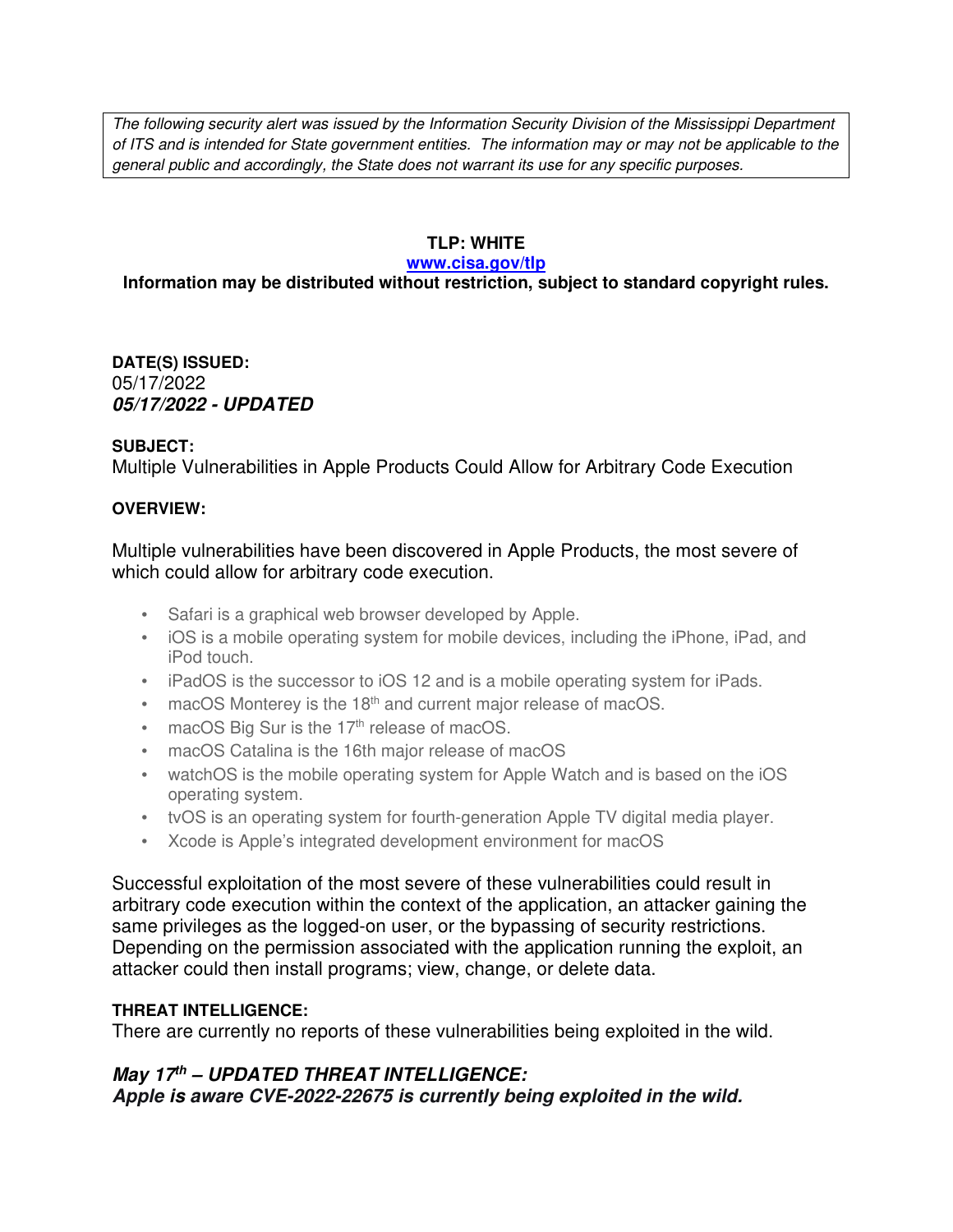### **SYSTEMS AFFECTED:**

- Safari priori to 15.5
- tvOS prior to 15.5
- Xcode prior to 13.4
- macOS Catalina prior to Security Update 2022-004
- macOS Big Sur prior to 11.6.6
- macOS Monterey prior to 12.4
- iOS and iPadOS prior to 15.5
- watchOS prior to 8.6

### **RISK:**

### **Government:**

- Large and medium government entities: **High**
- Small government entities: **Medium**

#### **Businesses:**

- Large and medium business entities: **High**
- Small business entities: **Medium**

### **Home users: Low**

### **TECHNICAL SUMMARY:**

Multiple vulnerabilities have been discovered in Apple Products, the most severe of which could allow for arbitrary code execution in the context of the affected user. Following the MITRE ATT&CK framework, exploitation of these vulnerabilities can be classified as follows:

## **Tactic**: Execution **(**TA0002**)**:

### **Technique:** Native API **(**T1106**)**:

• A buffer overflow issue was addressed with improved memory handling. (CVE-2022- 26741, CVE-2022-26742, CVE-2022-26749, CVE-2022-26750, CVE-2022-26752, CVE-2022-26753, CVE-2022-26754)

## **Technique:** Exploitation for Client Execution **(**T1203**)**:

- An integer overflow was addressed with improved input validation. (CVE-2022-26711, CVE-2022-26775)
- An access issue was addressed with additional sandbox restrictions on third-party applications. (CVE-2022-26706)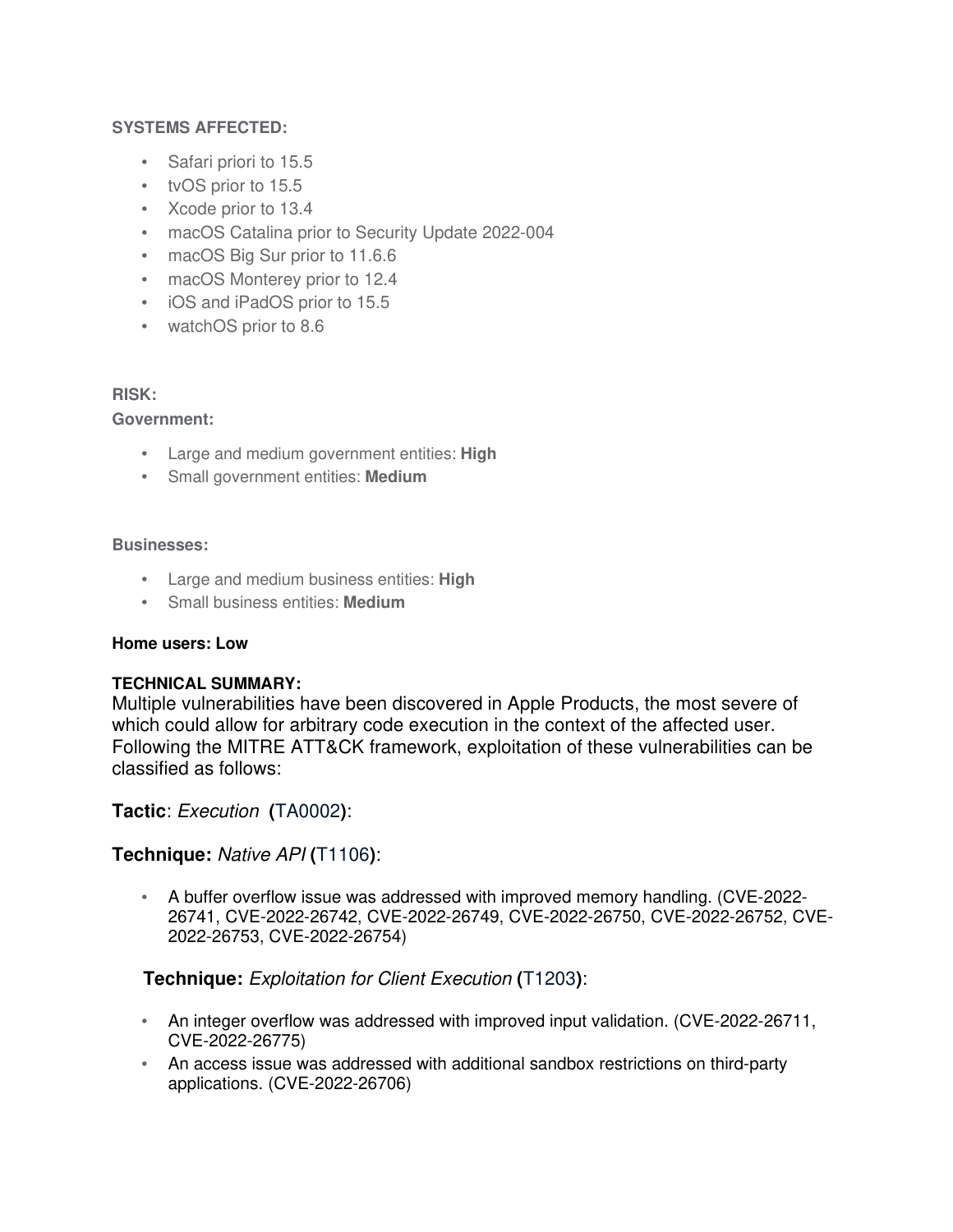# **Tactic:** Privilege Escalation **(**TA0029**)**:

# **Technique:** Process Injection **(**T1055**)**:

- A race condition was addressed with improved locking. (CVE-2022-26701)
- A race condition was addressed with improved state handling. (CVE-2022-26765)
- A memory corruption issues were addressed with improved input validation. (CVE-2018- 25032, CVE-2022-26723, CVE-2022-26751, CVE-2022-26769)
- A memory corruption issues were addressed with improved memory handling. (CVE-2022-26761, CVE-2022-26762)
- A memory corruption issues were addressed with improved state management. (CVE-2022-26700, CVE-2022-26716, CVE-2022-26719, CVE-2022-26744, CVE-2022-26760, CVE-2022-26768, CVE-2022-26771, CVE-2022-26772)
- A memory corruption issues were addressed with improved validation. (CVE-2022- 26714, CVE-2022-26745, CVE-2022-26764)
- A memory corruption issue was addressed with improved state management.)
- A memory initialization issue was addressed. (CVE-2022-26721, CVE-2022-26722)
- A use after free issues were addressed with improved memory management. (CVE-2022-23308, CVE-2022-26702, CVE-2022-26709, CVE-2022-26710, CVE-2022-26717, CVE-2022-26757)

## Details of lower-severity vulnerabilities are as follows:

- A certificate parsing issue was addressed with improved checks. (CVE-2022-26766)
- A denial of service issue was addressed with improved input validation. (CVE-2022- 0778)
- A denial of service issue was addressed with improved state handling. (CVE-2022-0530)
- A logic issue in the handling of concurrent media was addressed with improved state handling.)
- A logic issue in the handling of concurrent media was addressed with improved state handling. (CVE-2022-22677)
- A logic issues were addressed with improved state management. (CVE-2022-24765, CVE-2022-26725, CVE-2022-26731)
- A logic issue was addressed with improved validation. (CVE-2022-22665)
- An authentication issue was addressed with improved state management. (CVE-2022- 26724)
- An authorization issue was addressed with improved state management. (CVE-2022- 26703)
- An out-of-bounds access issue was addressed with improved bounds checking. (CVE-2022-26763)
- An out-of-bounds read issue existed that led to the disclosure of kernel memory. This was addressed with improved input validation. (CVE-2022-22674)
- An out-of-bounds read issues were addressed with improved input validation. (CVE-2022-26697, CVE-2022-26718, CVE-2022-26770)
- An out-of-bounds read issue was addressed with improved bounds checking. (CVE-2022-26698)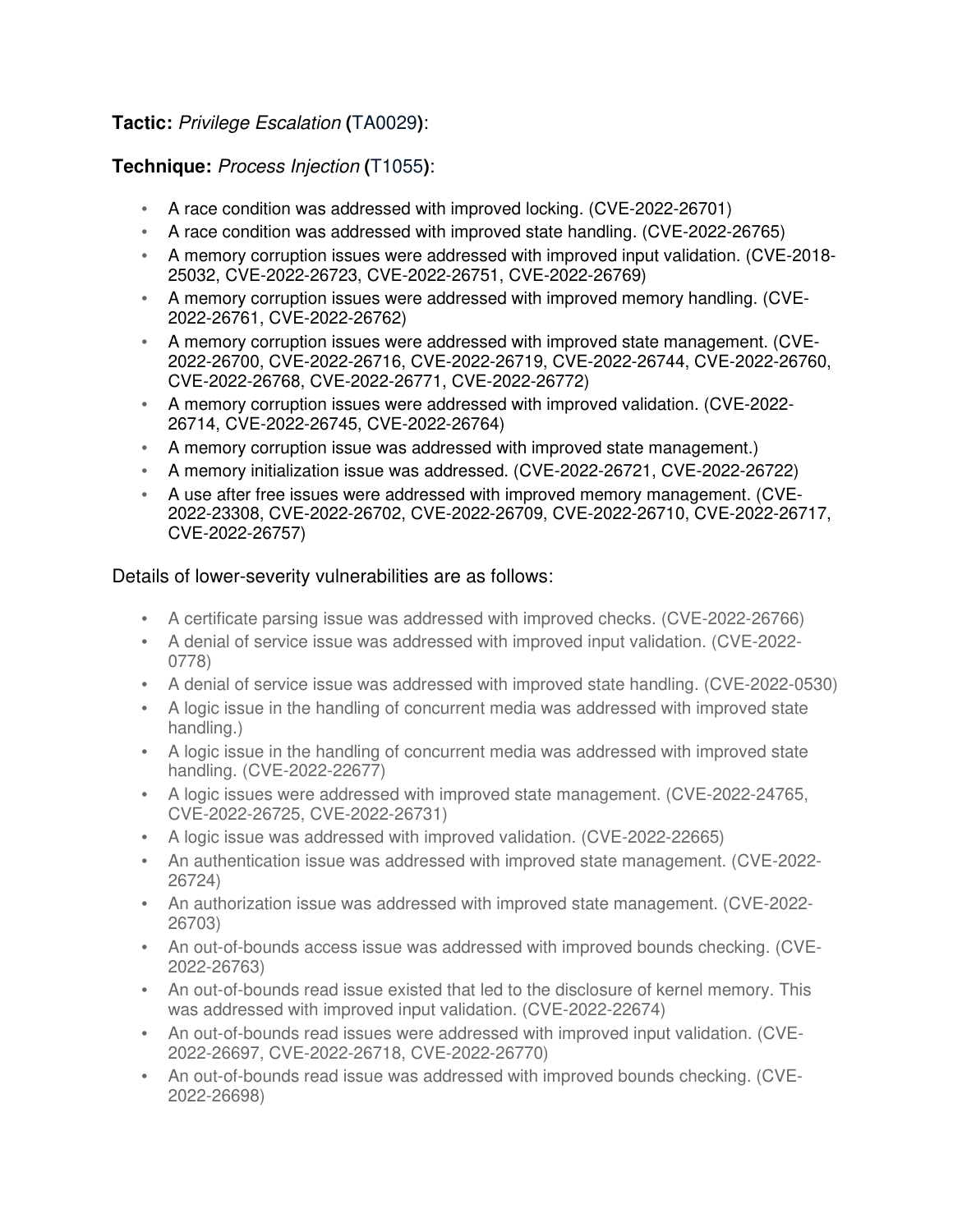- An out-of-bounds read was addressed with improved bounds checking. (CVE-2022- 26698)
- An out-of-bounds read was addressed with improved input validation. (CVE-2022- 26697)
- An out-of-bounds write issues were addressed with improved bounds checking. (CVE-2022-22675, CVE-2022-26715, CVE-2022-26720, CVE-2022-26736, CVE-2022-26737, CVE-2022-26738, CVE-2022-26739, CVE-2022-26740, CVE-2022-26743)
- An out-of-bounds write issues were addressed with improved input validation. (CVE-2022-26748, CVE-2022-26756)
- A validation issue existed in the handling of symlinks and was addressed with improved validation of symlinks. (CVE-2022-26704)
- A validation issue was addressed with improved input sanitization. (CVE-2022-22589)
- Multiple issues were addressed by updating apache to version 2.4.53. (CVE-2021- 44224, CVE-2021-44790, CVE-2022-22719, CVE-2022-22720, CVE-2022-22721)
- Multiple issues were addressed by updating Vim. (CVE-2021-4136, CVE-2021-4166, CVE-2021-4173, CVE-2021-4187, CVE-2021-4192, CVE-2021-4193, CVE-2021-46059, CVE-2022-0128)
- An issue was addressed with additional permissions checks. (CVE-2022-26767)
- An issue was addressed by removing the vulnerable code. (CVE-2022-26712)
- An issue was addressed by updating to zsh version 5.8.1. (CVE-2021-45444)
- An issue was addressed with improved checks. (CVE-2015-4142)
- An issue was addressed with improved checks to prevent unauthorized actions. (CVE-2022-22663)
- An issue was addressed with improved entitlements. (CVE-2022-26727)
- An issue was addressed with improved environment sanitization. (CVE-2022-26755)

Successful exploitation of the most severe of these vulnerabilities could result in arbitrary code execution within the context of the application, an attacker gaining the same privileges as the logged-on user, or the bypassing of security restrictions. Depending on the permission associated with the application running the exploit, an attacker could then install programs; view, change, or delete data.

# **RECOMMENDATIONS:**

We recommend the following actions be taken:

- Apply the stable channel update provided by Apple to vulnerable systems immediately after appropriate testing. (**M1051: Update Software**)
	- o **Safeguard 7.1: Establish and Maintain a Vulnerability Management Process**: Establish and maintain a documented vulnerability management process for enterprise assets. Review and update documentation annually, or when significant enterprise changes occur that could impact this Safeguard.
	- o **Safeguard 7.4: Perform Automated Application Patch Management:** Perform application updates on enterprise assets through automated patch management on a monthly, or more frequent, basis.
- Remind users not to visit un-trusted websites or follow links provided by unknown or untrusted sources. Inform and educate users regarding the threats posed by hypertext links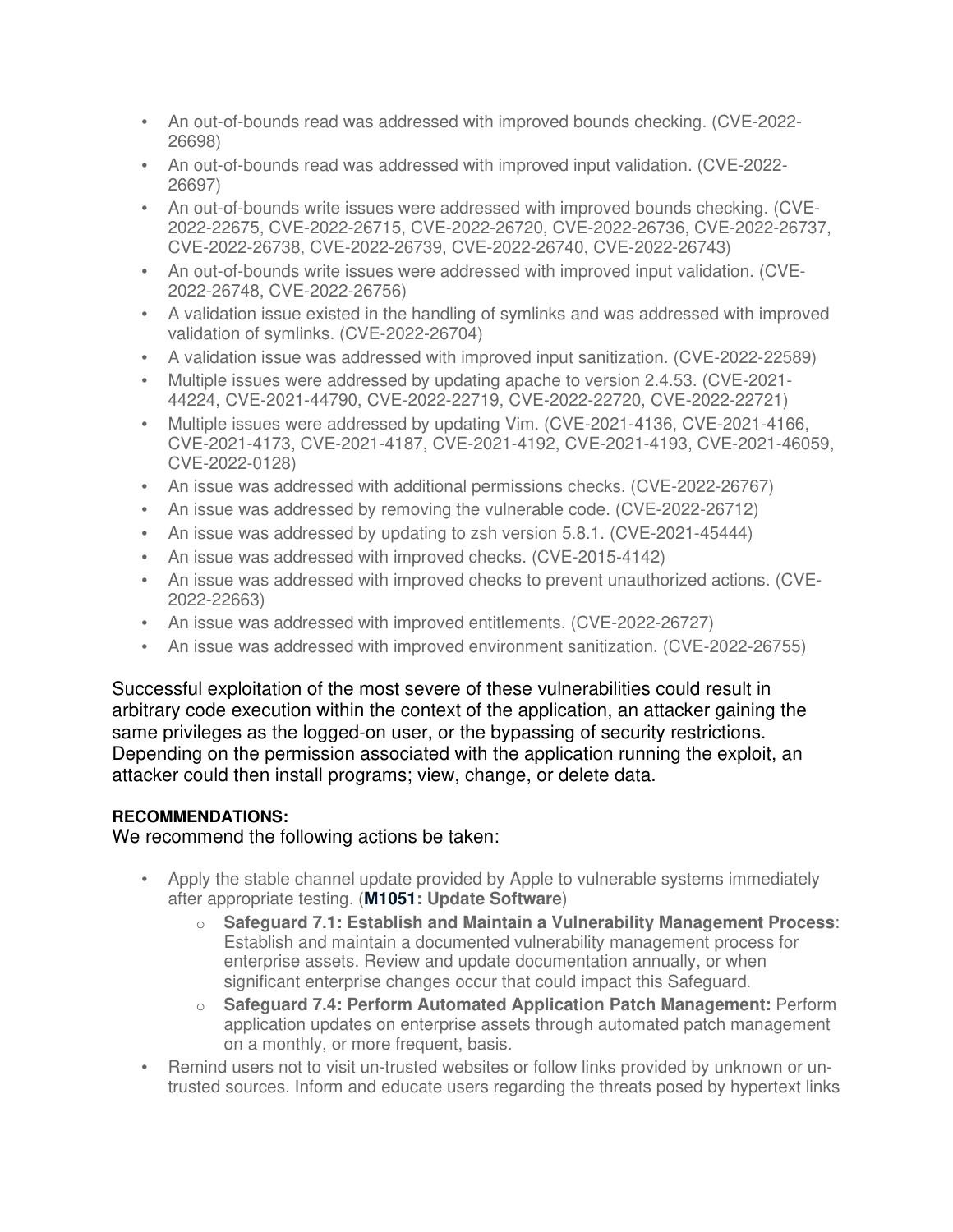contained in emails or attachments especially from un-trusted sources. (**M1017: User Training**)

- o **Safeguard 14.1: Establish and Maintain a Security Awareness Program:** Establish and maintain a security awareness program. The purpose of a security awareness program is to educate the enterprise's workforce on how to interact with enterprise assets and data in a secure manner. Conduct training at hire and, at a minimum, annually. Review and update content annually, or when significant enterprise changes occur that could impact this Safeguard.
- o **Safeguard 14.2: Train Workforce Members to Recognize Social Engineering Attacks:** Train workforce members to recognize social engineering attacks, such as phishing, pre-texting, and tailgating.
- Apply the Principle of Least Privilege to all systems and services. Run all software as a non-privileged user (one without administrative privileges) to diminish the effects of a successful attack. (**M1026: Privileged Account Management**)
	- o **Safeguard 4.7: Manage Default Accounts on Enterprise Assets and Software:** Manage default accounts on enterprise assets and software, such as root, administrator, and other pre-configured vendor accounts. Example implementations can include: disabling default accounts or making them unusable.
	- o **Safeguard 5.4: Restrict Administrator Privileges to Dedicated Administrator Accounts:** Restrict administrator privileges to dedicated administrator accounts on enterprise assets. Conduct general computing activities, such as internet browsing, email, and productivity suite use, from the user's primary, nonprivileged account.
- Block execution of code on a system through application control, and/or script blocking. (**M1038** : **Execution Prevention**)
	- o **Safeguard 2.5 : Allowlist Authorized Software:** Use technical controls, such as application allowlisting, to ensure that only authorized software can execute or be accessed. Reassess bi-annually, or more frequently.
	- $\circ$   $\circ$  Safeguard 2.6 : Allowlist Authorized Libraries: Use technical controls to ensure that only authorized software libraries, such as specific .dll, .ocx, .so, etc., files, are allowed to load into a system process. Block unauthorized libraries from loading into a system process. Reassess bi-annually, or more frequently.
	- o **Safeguard 2.7 : Allowlist Authorized Scripts:** Use technical controls, such as digital signatures and version control, to ensure that only authorized scripts, such as specific .ps1, .py, etc., files, are allowed to execute. Block unauthorized scripts from executing. Reassess bi-annually, or more frequently.
- Restrict execution of code to a virtual environment on or in transit to an endpoint system. (**M1048 : Application Isolation and Sandboxing**)
	- o **Safeguard 4.1 : Establish and Maintain a Secure Configuration Process:**  Establish and maintain a secure configuration process for enterprise assets (enduser devices, including portable and mobile, non-computing/IoT devices, and servers) and software (operating systems and applications). Review and update documentation annually, or when significant enterprise changes occur that could impact this Safeguard.
- Use capabilities to prevent suspicious behavior patterns from occurring on endpoint systems. This could include suspicious process, file, API call, etc. behavior. (**M1040 : Behavior Prevention on Endpoint**)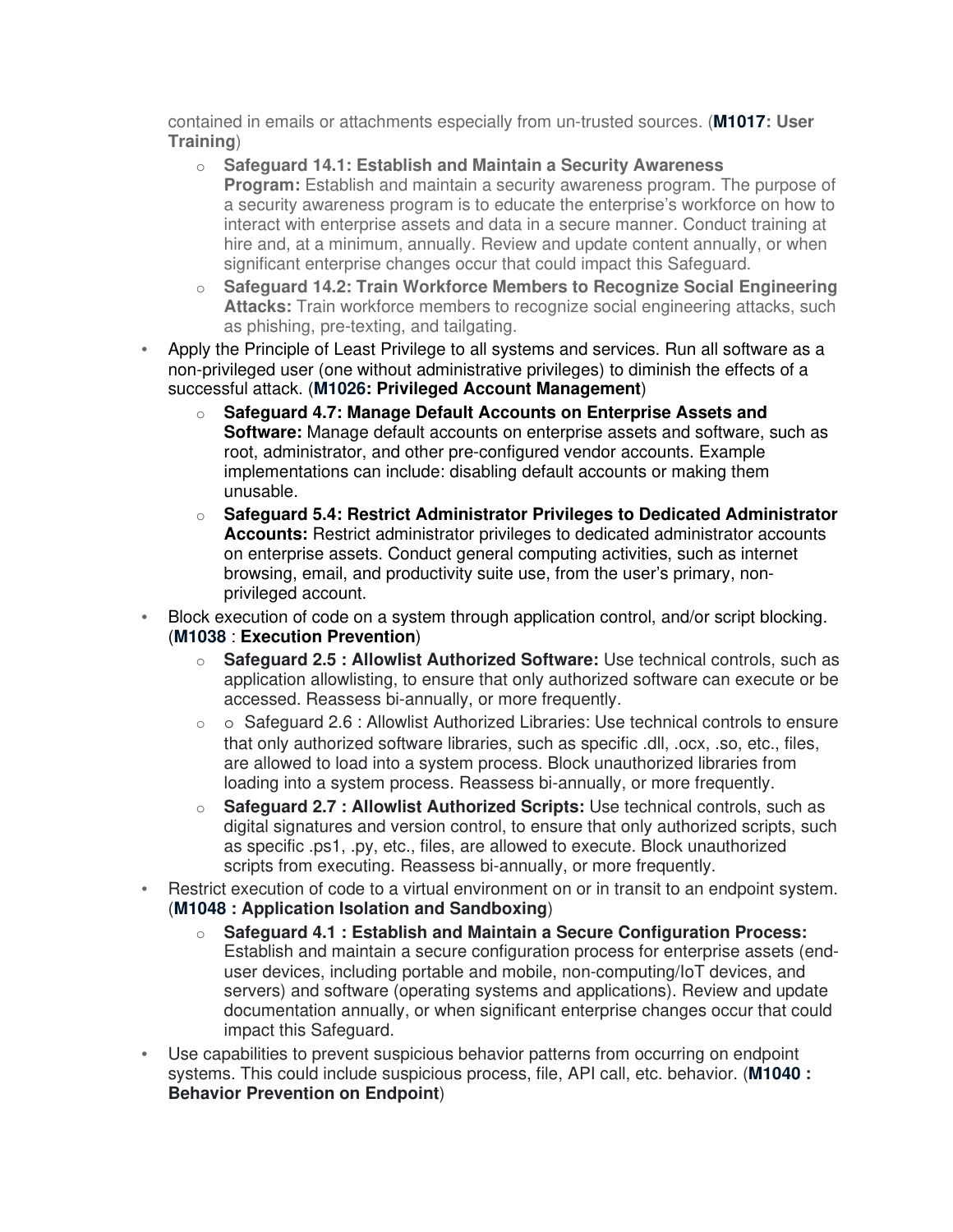- o **Safeguard 13.2 : Deploy a Host-Based Intrusion Detection Solution**: Deploy a host-based intrusion detection solution on enterprise assets, where appropriate and/or supported.
- o **Safeguard 13.7 : Deploy a Host-Based Intrusion Prevention Solution:** Deploy a host-based intrusion prevention solution on enterprise assets, where appropriate and/or supported. Example implementations include use of an Endpoint Detection and Response (EDR) client or host-based IPS agent.

#### **REFERENCES:**

**Apple:**

https://support.apple.com/en-us/HT213253 https://support.apple.com/en-us/HT213254 https://support.apple.com/en-us/HT213255 https://support.apple.com/en-us/HT213256 https://support.apple.com/en-us/HT213257 https://support.apple.com/en-us/HT213258 https://support.apple.com/en-us/HT213260 https://support.apple.com/en-us/HT213261

**CVE:**

http://cve.mitre.org/cgi-bin/cvename.cgi?name=CVE-2022-0128 http://cve.mitre.org/cgi-bin/cvename.cgi?name=CVE-2022-0530 http://cve.mitre.org/cgi-bin/cvename.cgi?name=CVE-2022-0778 http://cve.mitre.org/cgi-bin/cvename.cgi?name=CVE-2021-4136 http://cve.mitre.org/cgi-bin/cvename.cgi?name=CVE-2015-4142 http://cve.mitre.org/cgi-bin/cvename.cgi?name=CVE-2021-4166 http://cve.mitre.org/cgi-bin/cvename.cgi?name=CVE-2021-4173 http://cve.mitre.org/cgi-bin/cvename.cgi?name=CVE-2021-4187 http://cve.mitre.org/cgi-bin/cvename.cgi?name=CVE-2021-4192 http://cve.mitre.org/cgi-bin/cvename.cgi?name=CVE-2021-4193 http://cve.mitre.org/cgi-bin/cvename.cgi?name=CVE-2022-22589 http://cve.mitre.org/cgi-bin/cvename.cgi?name=CVE-2022-22663 http://cve.mitre.org/cgi-bin/cvename.cgi?name=CVE-2022-22665 http://cve.mitre.org/cgi-bin/cvename.cgi?name=CVE-2022-22674 http://cve.mitre.org/cgi-bin/cvename.cgi?name=CVE-2022-22675 http://cve.mitre.org/cgi-bin/cvename.cgi?name=CVE-2022-22677 http://cve.mitre.org/cgi-bin/cvename.cgi?name=CVE-2022-22719 http://cve.mitre.org/cgi-bin/cvename.cgi?name=CVE-2022-22720 http://cve.mitre.org/cgi-bin/cvename.cgi?name=CVE-2022-22721 http://cve.mitre.org/cgi-bin/cvename.cgi?name=CVE-2022-23308 http://cve.mitre.org/cgi-bin/cvename.cgi?name=CVE-2022-24765 http://cve.mitre.org/cgi-bin/cvename.cgi?name=CVE-2018-25032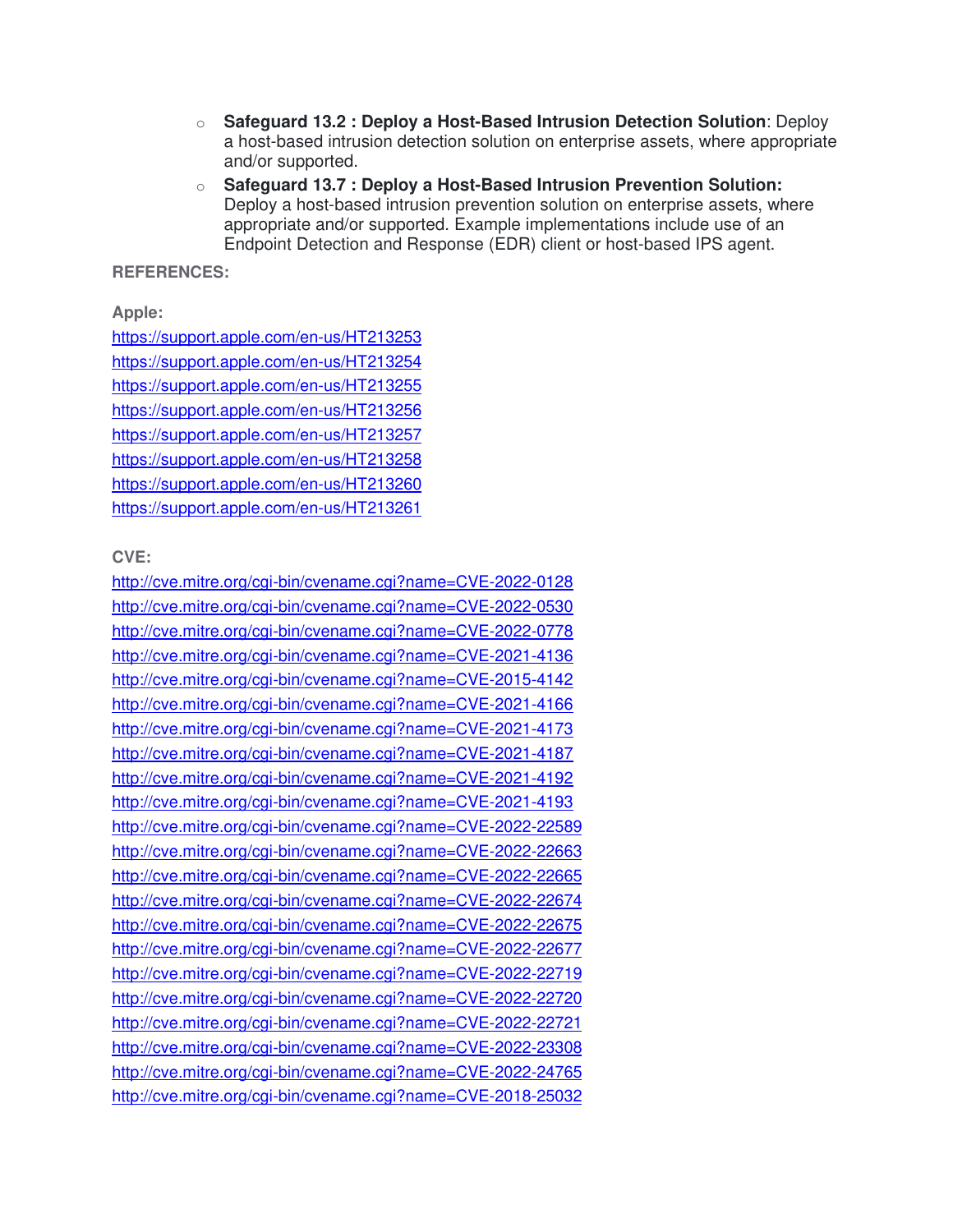http://cve.mitre.org/cgi-bin/cvename.cgi?name=CVE-2022-26697 http://cve.mitre.org/cgi-bin/cvename.cgi?name=CVE-2022-26698 http://cve.mitre.org/cgi-bin/cvename.cgi?name=CVE-2022-26700 http://cve.mitre.org/cgi-bin/cvename.cgi?name=CVE-2022-26701 http://cve.mitre.org/cgi-bin/cvename.cgi?name=CVE-2022-26702 http://cve.mitre.org/cgi-bin/cvename.cgi?name=CVE-2022-26703 http://cve.mitre.org/cgi-bin/cvename.cgi?name=CVE-2022-26704 http://cve.mitre.org/cgi-bin/cvename.cgi?name=CVE-2022-26706 http://cve.mitre.org/cgi-bin/cvename.cgi?name=CVE-2022-26709 http://cve.mitre.org/cgi-bin/cvename.cgi?name=CVE-2022-26710 http://cve.mitre.org/cgi-bin/cvename.cgi?name=CVE-2022-26711 http://cve.mitre.org/cgi-bin/cvename.cgi?name=CVE-2022-26712 http://cve.mitre.org/cgi-bin/cvename.cgi?name=CVE-2022-26714 http://cve.mitre.org/cgi-bin/cvename.cgi?name=CVE-2022-26715 http://cve.mitre.org/cgi-bin/cvename.cgi?name=CVE-2022-26716 http://cve.mitre.org/cgi-bin/cvename.cgi?name=CVE-2022-26717 http://cve.mitre.org/cgi-bin/cvename.cgi?name=CVE-2022-26718 http://cve.mitre.org/cgi-bin/cvename.cgi?name=CVE-2022-26719 http://cve.mitre.org/cgi-bin/cvename.cgi?name=CVE-2022-26720 http://cve.mitre.org/cgi-bin/cvename.cgi?name=CVE-2022-26721 http://cve.mitre.org/cgi-bin/cvename.cgi?name=CVE-2022-26722 http://cve.mitre.org/cgi-bin/cvename.cgi?name=CVE-2022-26723 http://cve.mitre.org/cgi-bin/cvename.cgi?name=CVE-2022-26724 http://cve.mitre.org/cgi-bin/cvename.cgi?name=CVE-2022-26725 http://cve.mitre.org/cgi-bin/cvename.cgi?name=CVE-2022-26727 http://cve.mitre.org/cgi-bin/cvename.cgi?name=CVE-2022-26731 http://cve.mitre.org/cgi-bin/cvename.cgi?name=CVE-2022-26736 http://cve.mitre.org/cgi-bin/cvename.cgi?name=CVE-2022-26737 http://cve.mitre.org/cgi-bin/cvename.cgi?name=CVE-2022-26738 http://cve.mitre.org/cgi-bin/cvename.cgi?name=CVE-2022-26739 http://cve.mitre.org/cgi-bin/cvename.cgi?name=CVE-2022-26740 http://cve.mitre.org/cgi-bin/cvename.cgi?name=CVE-2022-26741 http://cve.mitre.org/cgi-bin/cvename.cgi?name=CVE-2022-26742 http://cve.mitre.org/cgi-bin/cvename.cgi?name=CVE-2022-26743 http://cve.mitre.org/cgi-bin/cvename.cgi?name=CVE-2022-26744 http://cve.mitre.org/cgi-bin/cvename.cgi?name=CVE-2022-26745 http://cve.mitre.org/cgi-bin/cvename.cgi?name=CVE-2022-26748 http://cve.mitre.org/cgi-bin/cvename.cgi?name=CVE-2022-26749 http://cve.mitre.org/cgi-bin/cvename.cgi?name=CVE-2022-26750 http://cve.mitre.org/cgi-bin/cvename.cgi?name=CVE-2022-26751 http://cve.mitre.org/cgi-bin/cvename.cgi?name=CVE-2022-26752